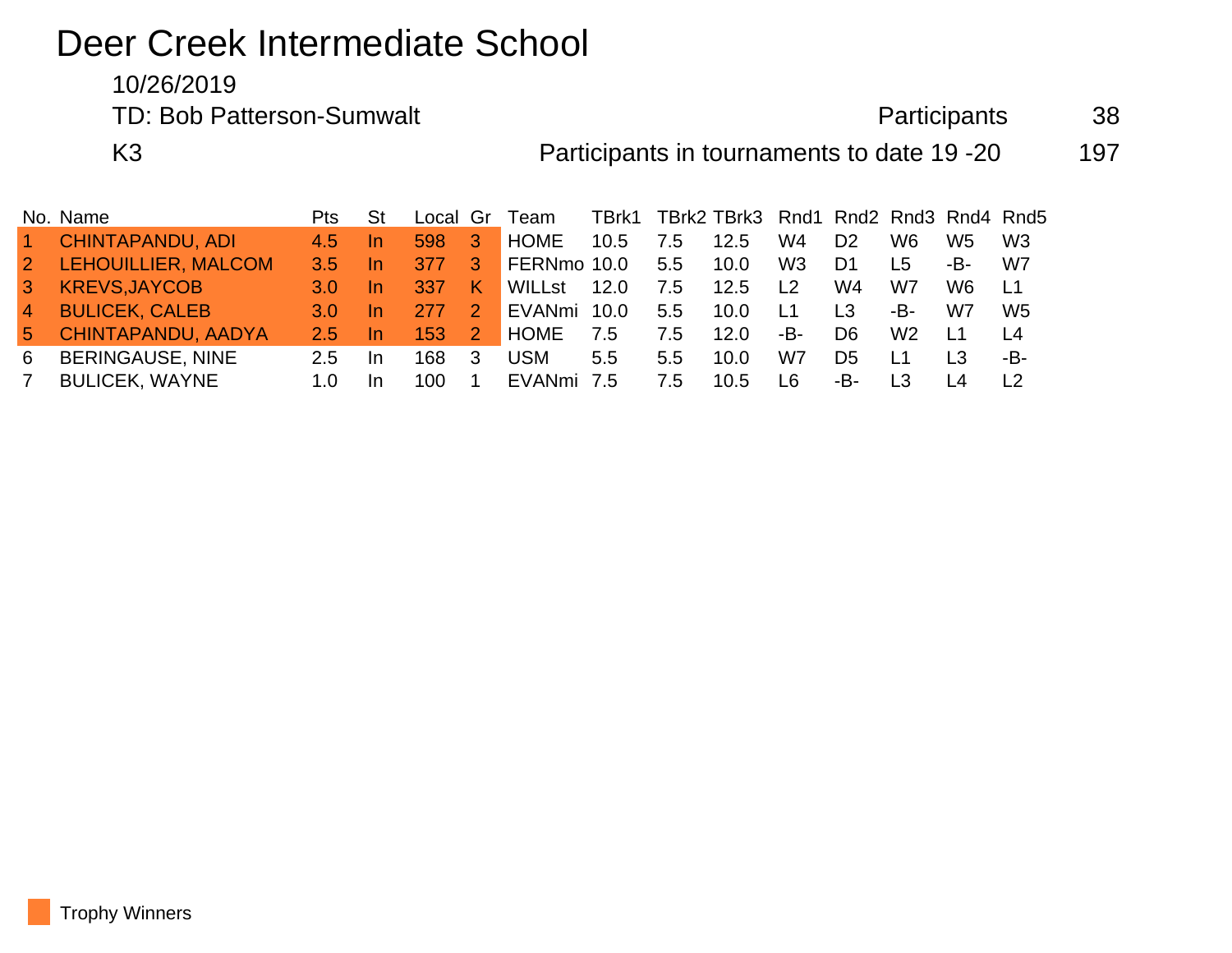|                 | K5                          |            |           |       |                |               |       |     |             |                |                |                |                          |                |
|-----------------|-----------------------------|------------|-----------|-------|----------------|---------------|-------|-----|-------------|----------------|----------------|----------------|--------------------------|----------------|
|                 | <b>Individual Standings</b> |            |           |       |                |               |       |     |             |                |                |                |                          |                |
|                 | No. Name                    | <b>Pts</b> | <b>St</b> | Local | Gr             | <b>leam</b>   | TBrk1 |     | TBrk2 TBrk3 |                |                |                | Rnd1 Rnd2 Rnd3 Rnd4 Rnd5 |                |
|                 | PEREZ, VICTORIO             | 4.0        | <u>In</u> | 751   | 5.             | FERNmo 12.5   |       | 8.5 | 14.0        | W7             | W5             | W <sub>2</sub> | W4                       | L <sub>3</sub> |
| $\overline{2}$  | <b>SELEEN, OVE</b>          | 4.0        | <u>In</u> | 700   | 4              | <b>DEERst</b> | 11.5  | 7.5 | 12.5        | W9             | W3             | L1             | W7                       | W4             |
| 3               | PIEPER, KEVIN               | 3.0        | <u>In</u> | 568   | $\overline{4}$ | FERNmo 13.5   |       | 9.5 | 15.0        | W <sub>8</sub> | L <sub>2</sub> | L4             | W <sub>5</sub>           | W <sub>1</sub> |
| $\overline{4}$  | LABONTE, ADAM               | 3.0        | <u>In</u> | 607   | 4              | EVANmi 13.0   |       | 9.0 | 14.0        | W6             | W9             | W <sub>3</sub> | L1                       | L2             |
| $5\phantom{.0}$ | <b>BULICEK, ALEX</b>        | 3.0        | <u>In</u> | 385   | 5.             | EVANmi 10.0   |       | 6.0 | 10.0        | -В-            | L1             | W8             | L <sub>3</sub>           | W7             |
| 6               | NEEB, NOAH                  | 2.5        | In.       | 295   | 4              | GOLDmi 4.0    |       | 4.0 | 7.0         | L4             | D <sub>8</sub> | L7             | W9                       | -B-            |
| 7               | <b>MYLES, OLIVIA</b>        | 2.0        | In.       | 367   | 4              | <b>SILOmi</b> | 8.5   | 8.5 | 12.5        | <u> 1</u>      | -B-            | W <sub>6</sub> | L <sub>2</sub>           | L <sub>5</sub> |
| 8               | DANIEL, EVERLYN             | 2.0        | In        | 121   | 5.             | <b>DEERst</b> | 5.5   | 5.5 | 8.5         | L <sub>3</sub> | D <sub>6</sub> | L5             | -В-                      | D <sub>9</sub> |
| 9               | PARADOWS, VERONICA          | 1.5        | In        | 100   | 5              | <b>DEERst</b> | 6.5   | 6.5 | 10.5        | L2             | 4ء             | -В-            | L6                       | D <sub>8</sub> |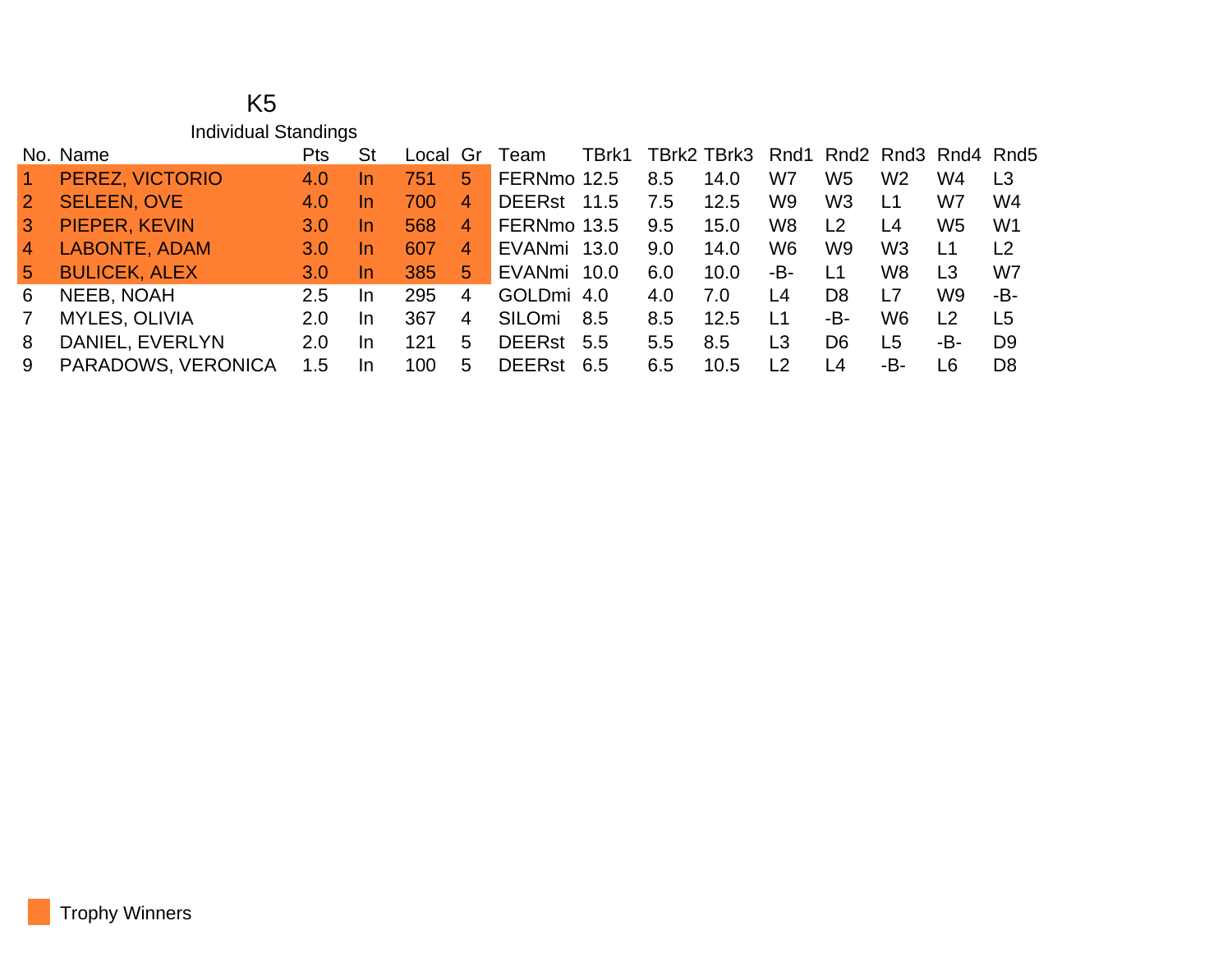## K12 Individual Standings

| No.                  | Name                      | <b>Pts</b> | <b>St</b> | Local | Gr             | Team          | TBrk1 | TBrk2 | TBrk3 | Rnd1            | Rnd <sub>2</sub> | Rnd <sub>3</sub> | Rnd4            | Rnd <sub>5</sub> |
|----------------------|---------------------------|------------|-----------|-------|----------------|---------------|-------|-------|-------|-----------------|------------------|------------------|-----------------|------------------|
| $\blacktriangleleft$ | <b>RUPLINGER, AARON</b>   | 4.5        | $\ln$     | 1501  | 8              | FRANwe 15.5   |       | 11.0  | 17.5  | W13             | W <sub>9</sub>   | W4               | W <sub>3</sub>  | D <sub>2</sub>   |
| $\overline{2}$       | NEEB, EMMA                | 4.5        | $\ln$     | 1355  | 8              | GOLDmi 13.5   |       | 9.0   | 15.0  | W17             | W <sub>5</sub>   | W7               | W <sub>6</sub>  | D <sub>1</sub>   |
| 3                    | <b>TEMPLIN, AETHELRED</b> | 4.0        | $\ln$     | 1457  | 8              | GERMmi 13.5   |       | 9.0   | 15.5  | W12             | W <sub>8</sub>   | W <sub>6</sub>   | L1              | W <sub>5</sub>   |
| $\overline{4}$       | <b>KAUR, JIND</b>         | 4.0        | $\ln$     | 1274  | 4              | <b>USM</b>    | 13.5  | 9.0   | 15.5  | W16             | W7               | L1               | W <sub>9</sub>  | W <sub>8</sub>   |
| 5                    | <b>SHI, LANTING</b>       | 3.0        | $\ln$     | 1119  | 4              | <b>BROOel</b> | 13.5  | 9.0   | 15.5  | W14             | L <sub>2</sub>   | W <sub>12</sub>  | W <sub>10</sub> | L <sub>3</sub>   |
| 6                    | <b>COBBINS, MALIK</b>     | 3.0        | In        | 1225  | 11             | EVANmi        | 13.5  | 9.0   | 15.0  | W18             | W <sub>11</sub>  | L3               | L2              | W <sub>15</sub>  |
| $\overline{7}$       | HERVEY-PETERS, TRA-LYN    | 3.0        | In        | 1052  | 7              | <b>SILOmi</b> | 13.5  | 9.0   | 15.0  | W10             | L4               | L2               | W17             | W <sub>13</sub>  |
| 8                    | LABONTE, JACOB            | 3.0        | In        | 1110  | 9              | EVANmi 13.0   |       | 9.0   | 14.0  | W <sub>21</sub> | L <sub>3</sub>   | W <sub>16</sub>  | W <sub>11</sub> | L4               |
| 9                    | RIVERA, IVAN              | 3.0        | In        | 1021  | 7              | EVANmi        | 12.0  | 7.5   | 13.5  | W19             | L1               | W18              | L4              | W14              |
| 10                   | SIBREL, ZAKARY            | 3.0        | $\ln$     | 934   | 11             | <b>OCONo</b>  | 10.0  | 7.0   | 11.5  | L7              | W <sub>13</sub>  | W <sub>15</sub>  | L <sub>5</sub>  | W17              |
| 11                   | SMITH, TAYSHAWN           | 3.0        | $\ln$     | 950   | $\overline{7}$ | <b>SILOmi</b> | 10.0  | 7.0   | 10.0  | W22             | L <sub>6</sub>   | W14              | L <sub>8</sub>  | W <sub>12</sub>  |
| 12                   | <b>KREVS, JAYSON</b>      | 2.0        | In.       | 935   | 4              | <b>WILLst</b> | 9.5   | 8.0   | 13.5  | L <sub>3</sub>  | W <sub>15</sub>  | L5               | W18             | L11              |
| 13                   | <b>CRANE, JEFFREY</b>     | 2.0        | In        | 729   | 10             | SOUTmi 9.0    |       | 7.5   | 13.5  | L1              | L10              | W <sub>20</sub>  | W <sub>19</sub> | L7               |
| 14                   | <b>SELEEN, EVEN</b>       | 2.0        | In.       | 525   | $\overline{7}$ | DEERst 8.5    |       | 7.5   | 11.5  | L <sub>5</sub>  | W21              | L11              | W20             | L9               |
| 15                   | SINGH, JIYAN              | 2.0        | In        | 847   | 2              | <b>USM</b>    | 8.5   | 7.0   | 11.5  | W <sub>20</sub> | L12              | L <sub>10</sub>  | W16             | L6               |
| 16                   | <b>HOUGH, EVAN</b>        | 2.0        | In        | 758   | 8              | DEERst 7.5    |       | 6.5   | 11.5  | L4              | W19              | L <sub>8</sub>   | L15             | W21              |
| 17                   | ALLMON, JESSE             | 1.5        | In        | 408   | 6              | DEERst 7.5    |       | 7.5   | 12.0  | L <sub>2</sub>  | D <sub>20</sub>  | W <sub>22</sub>  | L7              | L10              |
| 18                   | <b>MOSS, HENRY</b>        | 1.5        | In        | 634   | 3              | FERNmo 6.5    |       | 6.5   | 9.5   | L6              | W22              | L9               | L12             | D <sub>19</sub>  |
| 19                   | DANCER, CAMARIA BUCHANAN  | 1.5        | In        | 496   | 7              | SILOmi        | 6.5   | 5.5   | 9.5   | L9              | L <sub>16</sub>  | W <sub>21</sub>  | L <sub>13</sub> | D <sub>18</sub>  |
| 20                   | PRICE, TRINITY            | 1.5        | In        | 331   | 9              | BANNmi 5.5    |       | 5.5   | 7.5   | L15             | D <sub>17</sub>  | L <sub>13</sub>  | L14             | W22              |
| 21                   | RAMIREZ, CALEB            | 1.0        | In        | 256   | 9              | BANNmi 5.5    |       | 5.5   | 8.5   | L8              | L <sub>14</sub>  | L <sub>19</sub>  | W22             | L16              |
| 22                   | MITCHELL, KAILA           | 0.0        | In.       | 100   | 9              | BANNmi 5.5    |       | 4.5   | 8.5   | L11             | L <sub>18</sub>  | L17              | L21             | L20              |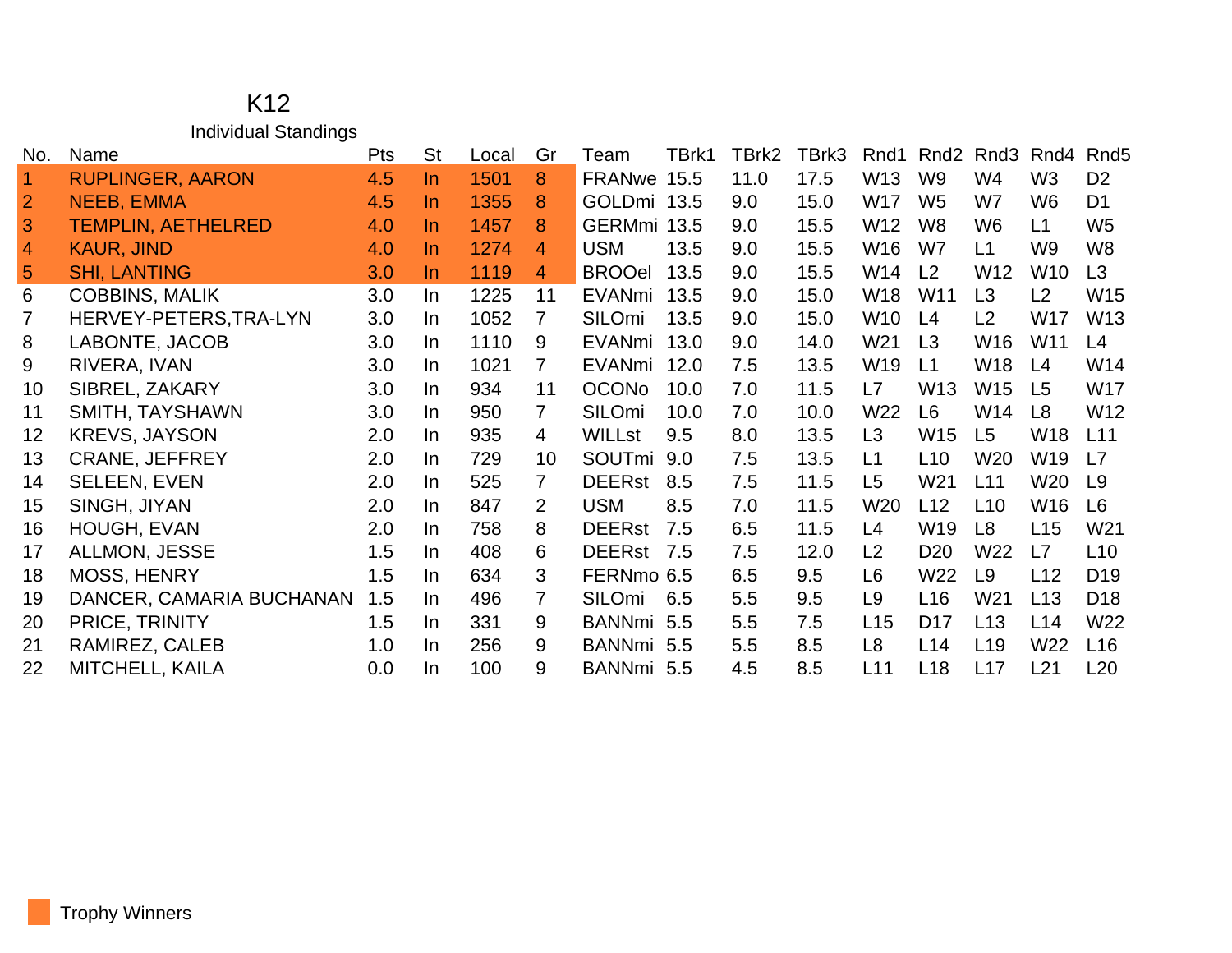### K3 Team Standings

| Plc            | Name (Players: Top 4 used)          | Score | Med  | Solk | SBx2 | Cum  |
|----------------|-------------------------------------|-------|------|------|------|------|
|                | HOME(2)                             | 7.0   | 15.0 | 24.5 | 30.0 | 22.0 |
|                | CHINTAPANDU, ADI (4.5,598)          |       |      |      |      |      |
|                | CHINTAPANDU, AADYA (2.5,153)        |       |      |      |      |      |
| $\overline{2}$ | Evangel Assembly of God Chess C (2) | 4.0   | 13.0 | 20.5 | 5.0  | 8.0  |
|                | BULICEK, CALEB (3.0,277)            |       |      |      |      |      |
|                | BULICEK, WAYNE (1.0,100)            |       |      |      |      |      |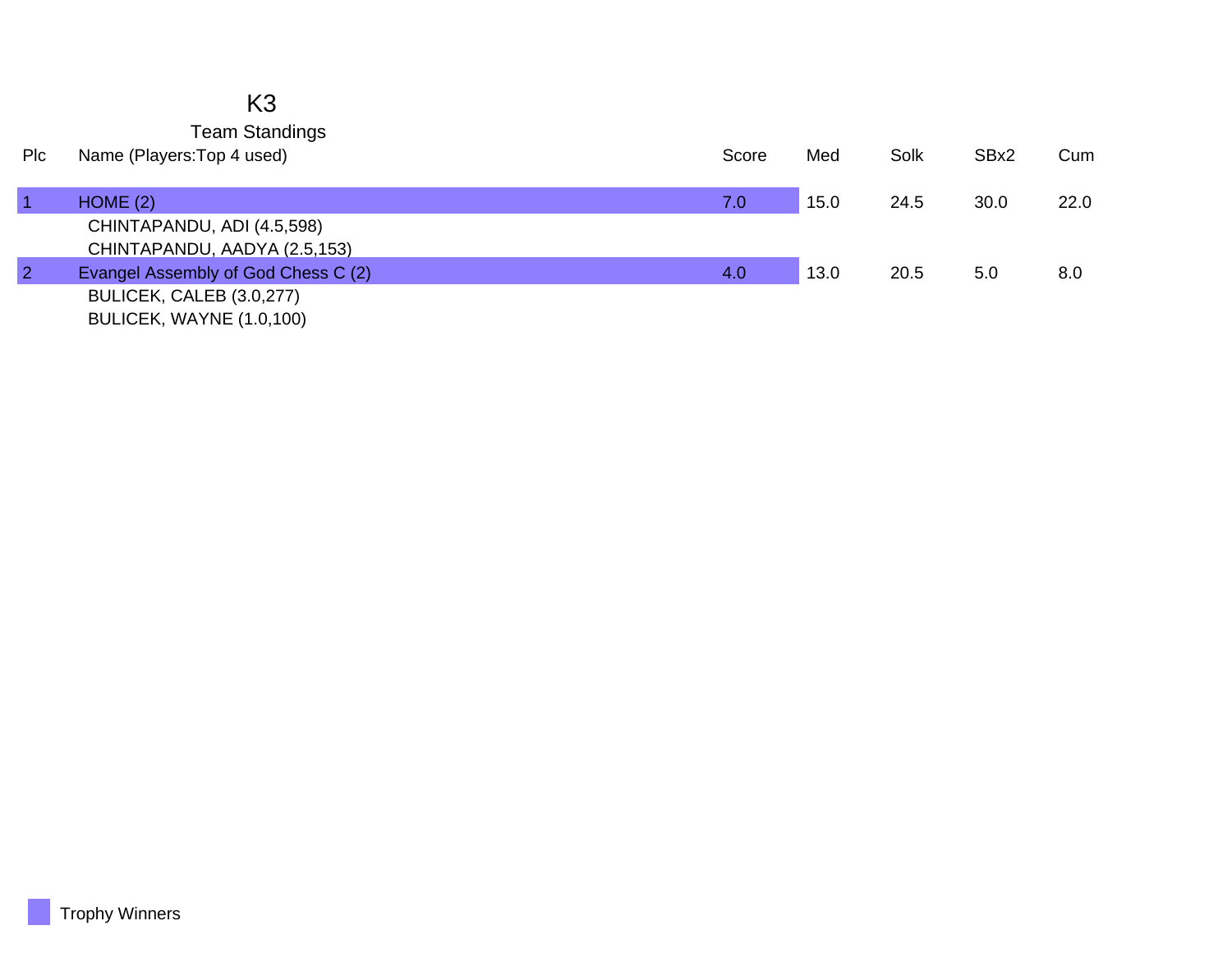### K5 Team Standings

| Plc            | Name (Players: Top 4 used)          | Score | Med  | Solk | SBx2 | Cum  |
|----------------|-------------------------------------|-------|------|------|------|------|
| $\overline{1}$ | DEER Creek Intermediate School (3)  | 7.5   | 19.5 | 31.5 | 21.5 | 18.0 |
|                | SELEEN, OVE (4.0,700)               |       |      |      |      |      |
|                | DANIEL, EVERLYN (2.0,121)           |       |      |      |      |      |
|                | PARADOWS, VERONICA (1.5,100)        |       |      |      |      |      |
| $\overline{2}$ | FERNWOOD MONTESORI, Milwaukee (2)   | 7.0   | 18.0 | 29.0 | 38.0 | 22.0 |
|                | PEREZ, VICTORIO (4.0,751)           |       |      |      |      |      |
|                | PIEPER, KEVIN (3.0,568)             |       |      |      |      |      |
| $\mathbf{3}$   | Evangel Assembly of God Chess C (2) | 6.0   | 15.0 | 24.0 | 18.0 | 20.0 |
|                | LABONTE, ADAM (3.0,607)             |       |      |      |      |      |
|                | <b>BULICEK, ALEX (3.0,385)</b>      |       |      |      |      |      |